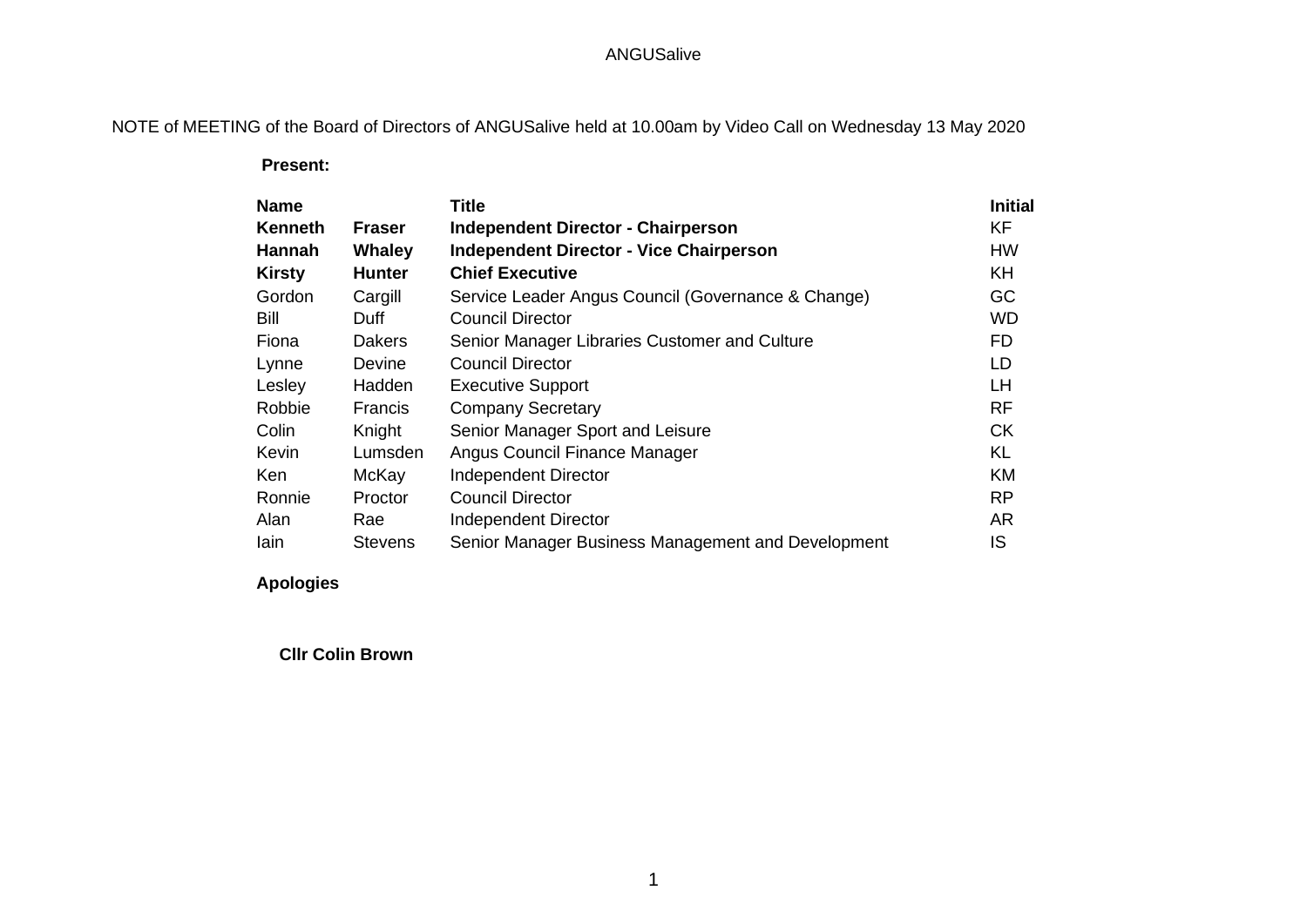| <b>Item No</b> | <b>Note</b>                                                                                                                                                                                                                                                                                                                                                                                                                                                                                                                 |
|----------------|-----------------------------------------------------------------------------------------------------------------------------------------------------------------------------------------------------------------------------------------------------------------------------------------------------------------------------------------------------------------------------------------------------------------------------------------------------------------------------------------------------------------------------|
| $\mathbf{1}$ . | <b>Welcome &amp; Apologies</b>                                                                                                                                                                                                                                                                                                                                                                                                                                                                                              |
|                | KF welcomed everyone to the meeting.                                                                                                                                                                                                                                                                                                                                                                                                                                                                                        |
|                | Kenny thanked Robbie Francis for hosting the video conference.                                                                                                                                                                                                                                                                                                                                                                                                                                                              |
|                | <b>Apologies:</b>                                                                                                                                                                                                                                                                                                                                                                                                                                                                                                           |
|                | Colin Brown                                                                                                                                                                                                                                                                                                                                                                                                                                                                                                                 |
| 2.             | <b>Declarations of Interest</b>                                                                                                                                                                                                                                                                                                                                                                                                                                                                                             |
|                | Directors were asked to consider whether they had any declarations of interest in relation to any item on the agenda<br>for the meeting. No declarations were made.                                                                                                                                                                                                                                                                                                                                                         |
| 3.             | Minutes of Meeting on Friday 28 February 2020                                                                                                                                                                                                                                                                                                                                                                                                                                                                               |
|                | The Directors approved the minutes of the above meeting.                                                                                                                                                                                                                                                                                                                                                                                                                                                                    |
|                | Proposed as accurate by HW and seconded by WD                                                                                                                                                                                                                                                                                                                                                                                                                                                                               |
| 4.             | Matters arising from the Minute of Meeting Friday 28 February 2020                                                                                                                                                                                                                                                                                                                                                                                                                                                          |
|                | <b>Risk Register</b><br>IS provided update on Risk Register. IS advised we had meeting and updates were added the Risk Register and a<br>further meeting is scheduled for 1 July 2020.<br><b>Angus Cultural Strategy</b><br>KH provided update and advise the first meeting was still to be held. KH has contacted Lucy Byatt and a date will be<br>finalised this week. KH confirmed the strategy will be progressing and as discussed at the recent briefing it will be an<br>important piece of work for the new normal. |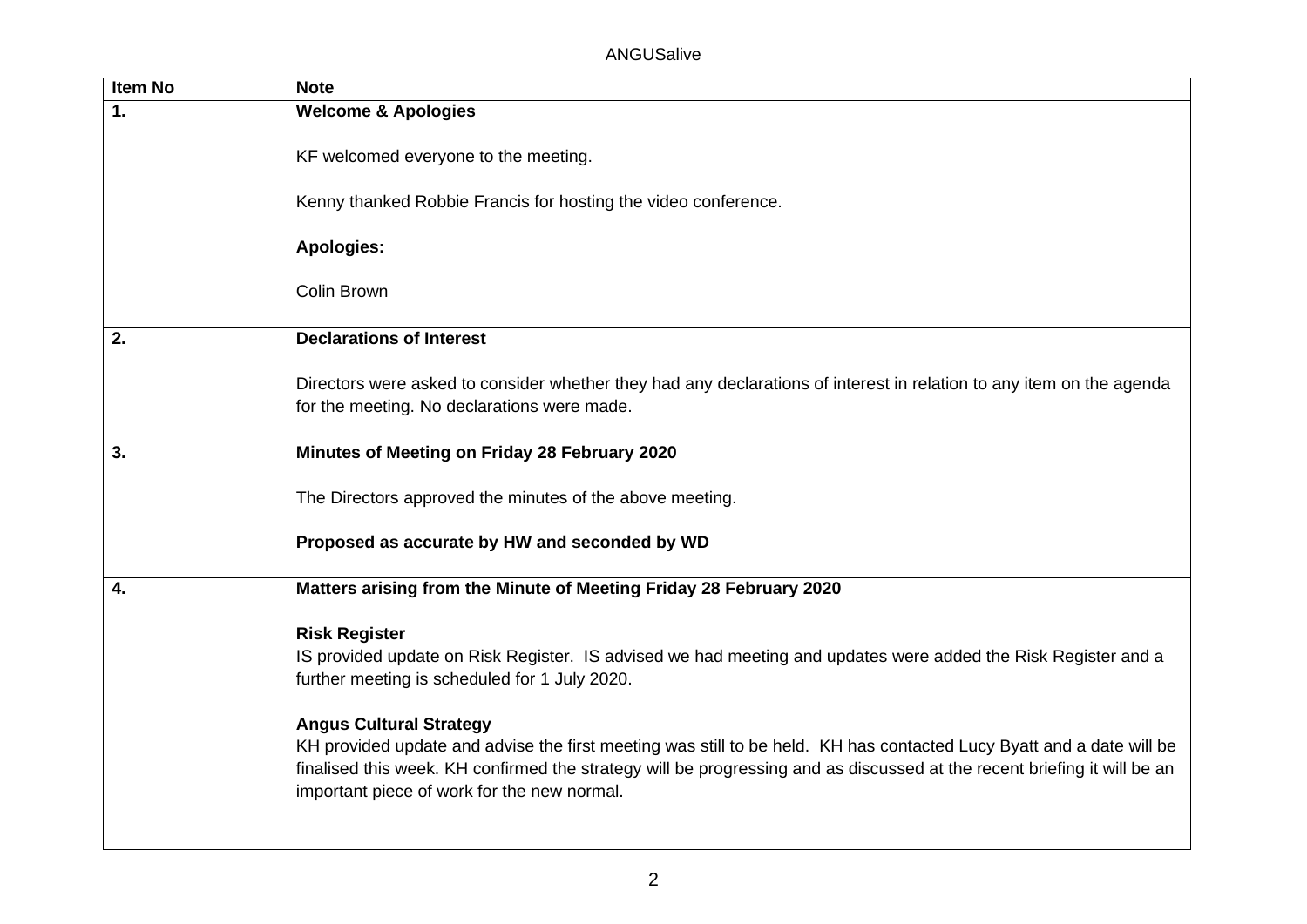| <b>Directors Advert</b>                                                                                                                                                         |
|---------------------------------------------------------------------------------------------------------------------------------------------------------------------------------|
| LH has received 7 notes of interest to date. Unfortunately, due to the COVID-19 Crisis interviews are on hold.                                                                  |
| <b>Business Plan</b>                                                                                                                                                            |
| KH advised BP is to be revised and the Senior Leadership Team will work with Angus Council Officers to progress.                                                                |
| CG advised that ideally work to commence as soon as possible to have something in place for September /October                                                                  |
| 2020 and echoed KH point of working together on what the future looks like.                                                                                                     |
| CG highlighted this was a key piece of work and a high priority for both parties.                                                                                               |
| The Board requested confirmation of timeline to ensure there was not a mismatch of deadlines and to ensure both                                                                 |
| parties have clarity, so everyone involved is clear on the aim.                                                                                                                 |
|                                                                                                                                                                                 |
| KH & CG to progress and BP to be tabled at a future Board Meeting                                                                                                               |
| <b>bACTIVE Membership Group</b>                                                                                                                                                 |
| IS provided a high-level overview of the work being carried out within the bACTIVE Membership working Group over                                                                |
| past 8 weeks.                                                                                                                                                                   |
| Following discussions, it was agreed the report would be re-examined and tabled at a future Board meeting.                                                                      |
|                                                                                                                                                                                 |
| KF highlighted this was a priority piece of work linking between the Recovery Plan and future plan as the use of<br>facilities might reflect access and pricing moving forward. |
|                                                                                                                                                                                 |
|                                                                                                                                                                                 |
| <b>Physical Activity Framework</b><br>CK advised work was progressing on the Angus Framework which will be built round the 6 Active Scotland Outcome                            |
| Framework aims to allow measurement by all partners. ANGUSalive and Angus Council had met to consider outputs                                                                   |
| of first meeting including vision and framework aims. CK confirmed the 2 <sup>nd</sup> meeting scheduled with Shelley Hague                                                     |
| went ahead with ANGUSalive's Adult & Community Physical Activity Lead, Lynne Haxton (LH).                                                                                       |
| CK advised he was meeting with KF and LH week commencing 18/05/2020 to update current position and framework                                                                    |
| progression.                                                                                                                                                                    |
|                                                                                                                                                                                 |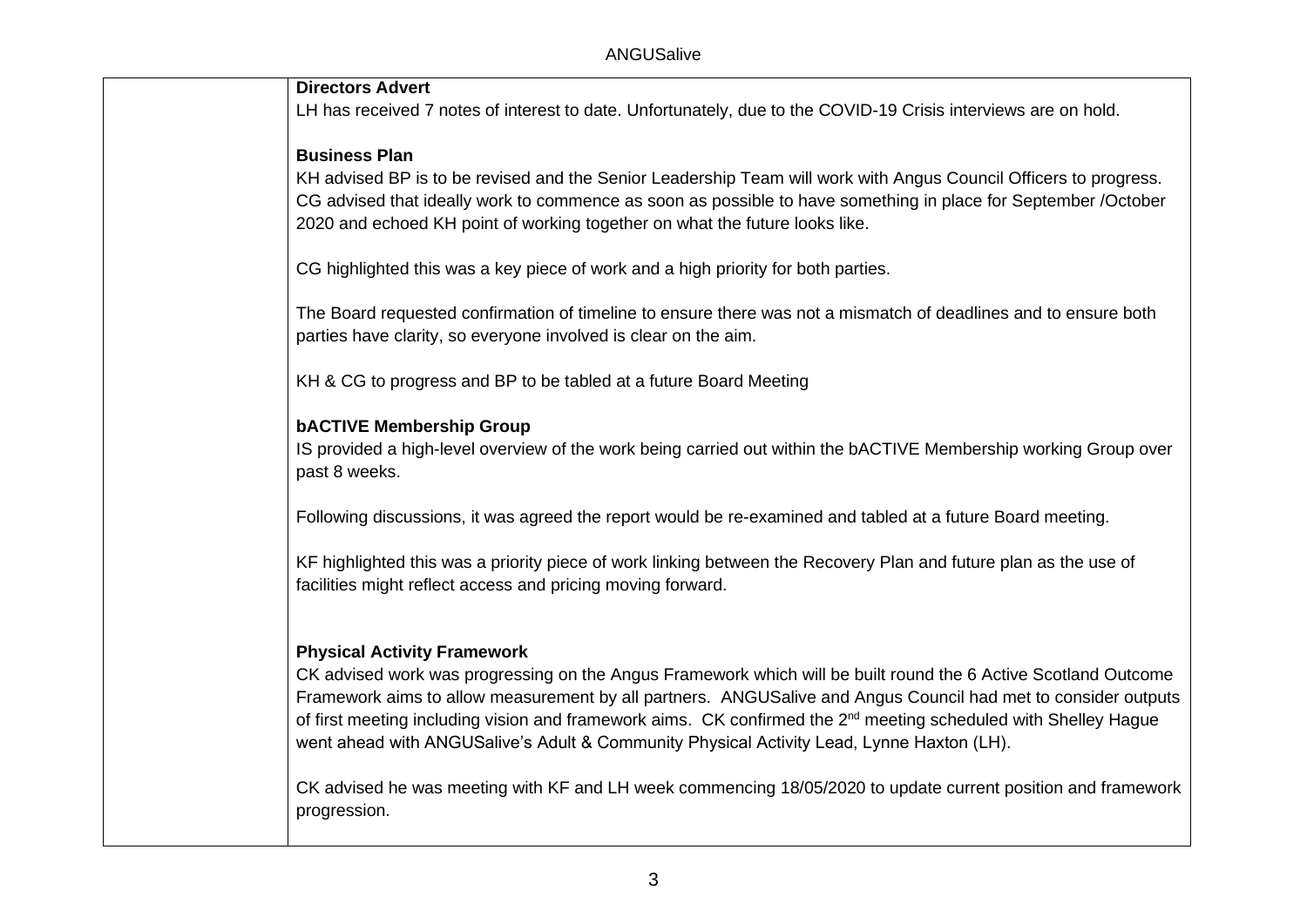| $\overline{5}$ . | <b>Chief Executive Update</b>                                                                                                                                                                                                                                                                                                                                                                     |
|------------------|---------------------------------------------------------------------------------------------------------------------------------------------------------------------------------------------------------------------------------------------------------------------------------------------------------------------------------------------------------------------------------------------------|
|                  | KH advised for the awareness of everyone at the meeting that Board members had been meeting on a weekly basis.<br>7 Coronavirus briefing have taken place to date and those meetings focus on:                                                                                                                                                                                                    |
|                  | Health and Wellbeing of Staff<br><b>Financial Security Planning</b><br>Redeployment of staff and assets to support the community<br>$\bullet$<br>ANGUSalive@Home<br><b>Communications Strategy</b><br><b>Recovery Phase</b><br>National/Regional Guidance<br>$\bullet$                                                                                                                            |
|                  | KH advised that Humanitarian Food Hubs have now been confirmed as Reid Hall (Angus North) & Saltire Sports<br>Centre (Angus South). A variation to the licence to occupy has been agreed.                                                                                                                                                                                                         |
|                  | KH highlighted the members of our team working to support the community in the HAART were no longer required by<br>Angus Council. Feedback received from Angus Council has been very positive.                                                                                                                                                                                                    |
|                  | GC also thanked the ANGUSalive HAART team for their contributions and also extended a thank you to the teams<br>who conducted the handover of Reid Hall and Saltire Sports Centre for the Humanitarian Food Hubs.                                                                                                                                                                                 |
|                  | KH highlighted the extension of the Coronavirus Job Retention Scheme until the end of October 2020.                                                                                                                                                                                                                                                                                               |
|                  | KH advised following the Prime Ministers announcement of Sunday 10 May ANGUSalive had issued an update<br>bulletin to reiterate that there had been no change to Scotland.                                                                                                                                                                                                                        |
|                  | Employees are advised that all our venues remain closed until further guidance has been received from the Scottish<br>Government. There has been no change to the current closure rules for our services areas.                                                                                                                                                                                   |
|                  | The only change to the advice in Scotland announced by the First Minister is on how often people can venture<br>outdoors which has been changed from today. The advice is that people can go outside more than once a day to<br>exercise. This activity should continue to be undertaken close to home. Those going out to exercise should either go<br>alone or with members of their household. |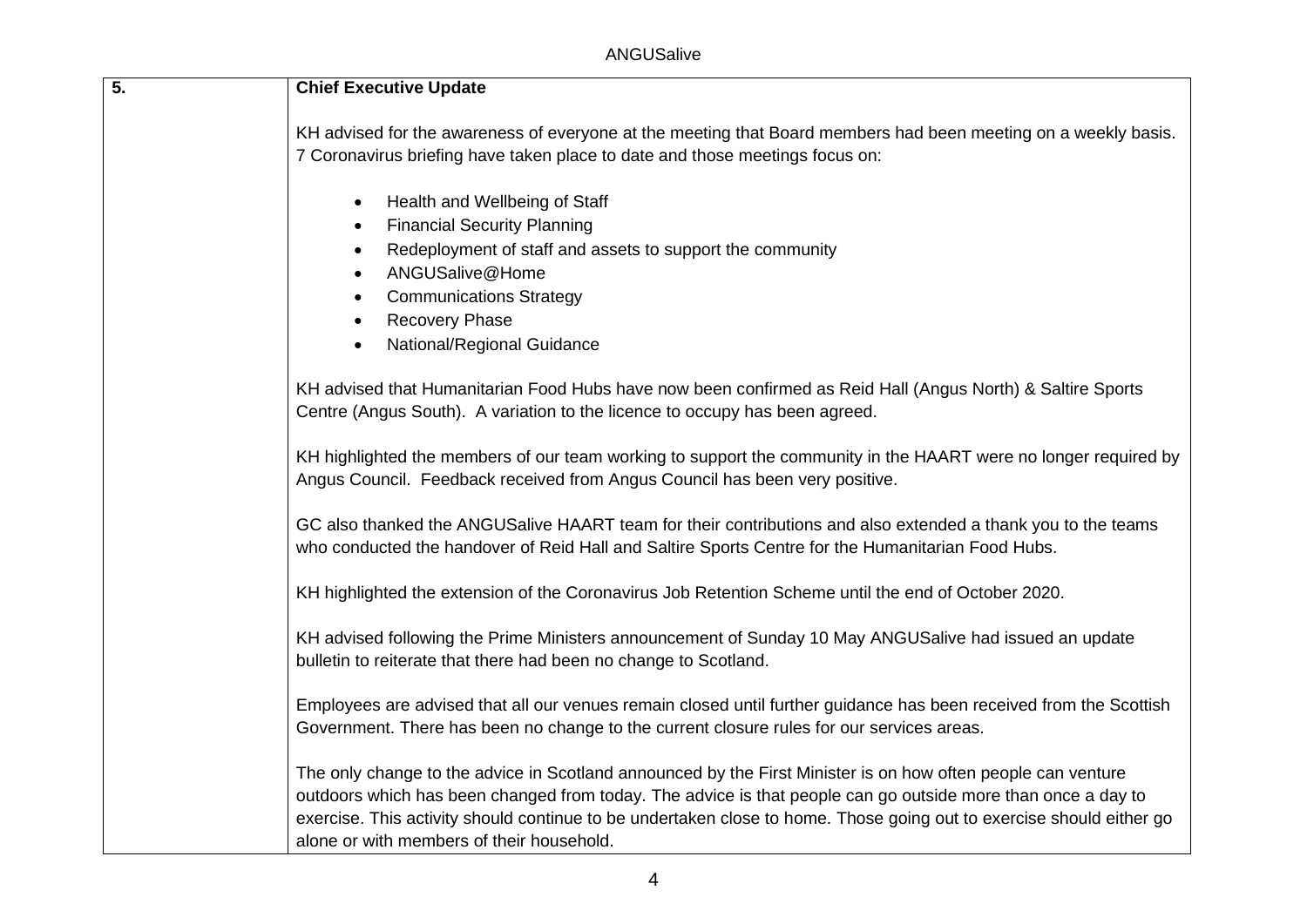ANGUSalive

| 6. | <b>Absence Statistics</b>                                                                                                                                                                                                                                                                                                                                                                                                                                                                                                                                                                                                                                                                 |
|----|-------------------------------------------------------------------------------------------------------------------------------------------------------------------------------------------------------------------------------------------------------------------------------------------------------------------------------------------------------------------------------------------------------------------------------------------------------------------------------------------------------------------------------------------------------------------------------------------------------------------------------------------------------------------------------------------|
|    | Any comments or additional to be submitted to LH                                                                                                                                                                                                                                                                                                                                                                                                                                                                                                                                                                                                                                          |
|    | <b>External Audit Plan 2019/20</b>                                                                                                                                                                                                                                                                                                                                                                                                                                                                                                                                                                                                                                                        |
| 7. | NB highlighted that Scott-Moncrieff provide accounts preparation and corporation tax and VAT services to<br>ANGUSalive. All tax services are provided by an independent tax partner and staff who have no involvement in the<br>audit of the financial statements and are commissioned to prepare the financial statements in accordance with<br>legislation and Charity SORP requirements and prepare the financial statements from the final trial balances<br>provided by the Group.                                                                                                                                                                                                   |
|    | Scott-Moncrieff provides accounts preparation and corporation tax and VAT services to the Group. All tax services<br>are provided by an independent tax partner and staff who have no involvement in the audit of the financial<br>statements and are commissioned by the Group to prepare the financial statements in accordance with legislation<br>and Charity SORP requirements.                                                                                                                                                                                                                                                                                                      |
|    | NB highlighted Risk 3 and advised in 2018/19 the split of transactions between Angus Alive and Angus CLT<br>(Trading) Limited was reviewed and they noted a significant improvement in the recording of activities and<br>apportionment to the appropriate entity. There were still several transactions to allocate costs between entities which<br>were posted at the yearend therefore improvements could be made to allow more accurate tracking of costs through<br>the management accounts in the year. NB advised it is important that the subsidiary reflects only the income and<br>expenditure which relates to trading activities and that it is not supported by Angus Alive. |
|    | The Board are required to approve the account in September 2020 and must be comfortable the company is a going<br>concern for the next 12 months.                                                                                                                                                                                                                                                                                                                                                                                                                                                                                                                                         |
|    | KL advised Angus Council provide ANGUSalive with a letter of comfort. KH confirmed she has had positive<br>conversations with Ian Lorimer Director of Finance, Angus Council and he has agreed the council will provide a letter<br>if ANGUSalive require one.                                                                                                                                                                                                                                                                                                                                                                                                                            |
| 8. | 05_20_Finance Update                                                                                                                                                                                                                                                                                                                                                                                                                                                                                                                                                                                                                                                                      |
|    |                                                                                                                                                                                                                                                                                                                                                                                                                                                                                                                                                                                                                                                                                           |
|    | KL advised the report was to provide an update on various financial matters for ANGUSalive and the associated<br>Trading Subsidiary and highlighted a separate briefing paper on the implications in respect of the Coronavirus<br>outbreak will be presented at item 9 and that some aspects of the implications in the finance update are mentioned<br>where appropriate.                                                                                                                                                                                                                                                                                                               |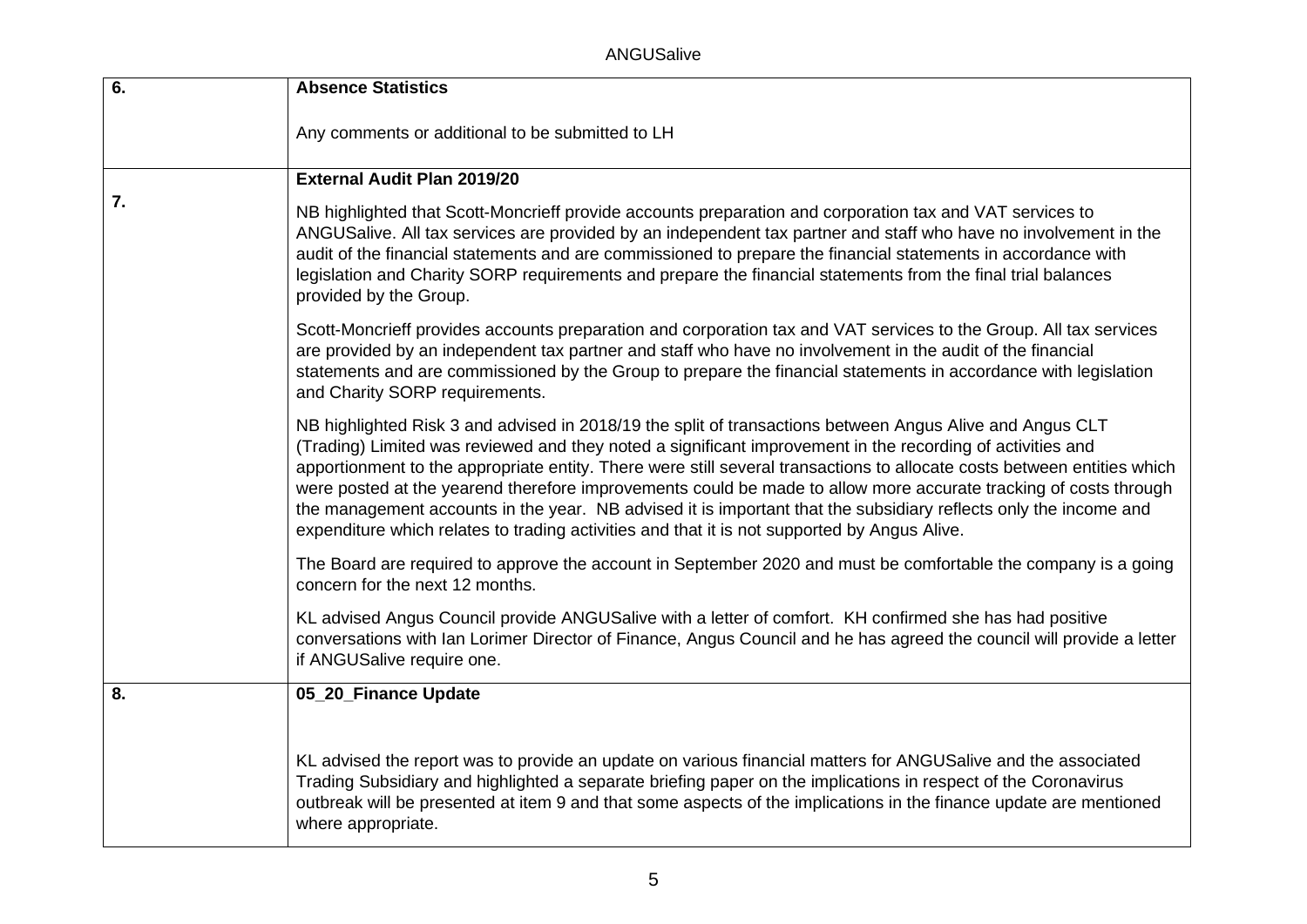KL highlighted the ANGUSalive VAT return for quarter 4 of 2019/20 (for the 3 months ending 31 March 2020) was prepared by Finance officers. This was the second ANGUSalive VAT return submitted under the new Making Tax Digital (MTD) requirements. Following review and approval by ANGUSalive senior leadership the VAT return was submitted on 4 May 2020.

KL confirmed one of the business support measures announced by the Government in March was the ability to defer any VAT payments due between 20 March 2020 and 30 June 2020 and in line with that announcement, steps have been taken as set out by HMRC to defer the payment, this payment does not now need to be made until 31 March 2021 at the latest – although it can be paid earlier if circumstances allow.

KL highlighted the outstanding debt position as at 31 March 2020 and the Board noted movements from the previously reported position.

The Board noted the 2019/20 monitoring position against budget for ANGUSalive as a whole based on actual income received / expenditure incurred up to 31 March 2020.

The Board further noted the monitoring position shown does not include the costs of early retirement / voluntary redundancy (ER / VR) arising through the implementation of the organisation review, nor any cost sharing support to be received from Angus Council however KL confirmed following the adjusted position, the position indicates that the implications from implementation of the organisation review can be accommodated within 2019/20 without recourse to a drawdown from reserves.

KL highlighted the projected position in respect of the Renewal & Repair Funds as at 31 March 2020 allowing for contributions to the Funds per the 2018/19 final accounts process, the planned drawdown from the Facility Equipment Fund, the planned drawdown from the IT Equipment Fund and an allowance for interest to be earned in 2019/20 on the Funds held.

KL advised the Board at this time are usually asked to consider the provisional level of contribution to be made to top-up the R&R Funds however it is proposed for the 2019/20 financial year, not to make such a provision at this time and that the Board are now asked to formally agree a decision on the value of any R&R reserve to be created as part of the 2019/20 final accounts process be deferred until a more final position for 2019/20 can be determined and to allow more time to allow for the impacts from the Coronavirus situation when taking that decision.

The Board approved the course of action set out in terms of R&R Fund balances.

KL advised the work to prepare the 2019/20 final accounts is ongoing under a timetable to achieve presentation of the draft accounting statements for scrutiny at the Finance & Audit Sub Committee scheduled for 15 June 2020. At this time, it is expected that this timetable can be met, notwithstanding the current extraordinary circumstances and the challenges posed by the remote working environments that we are all now operating within.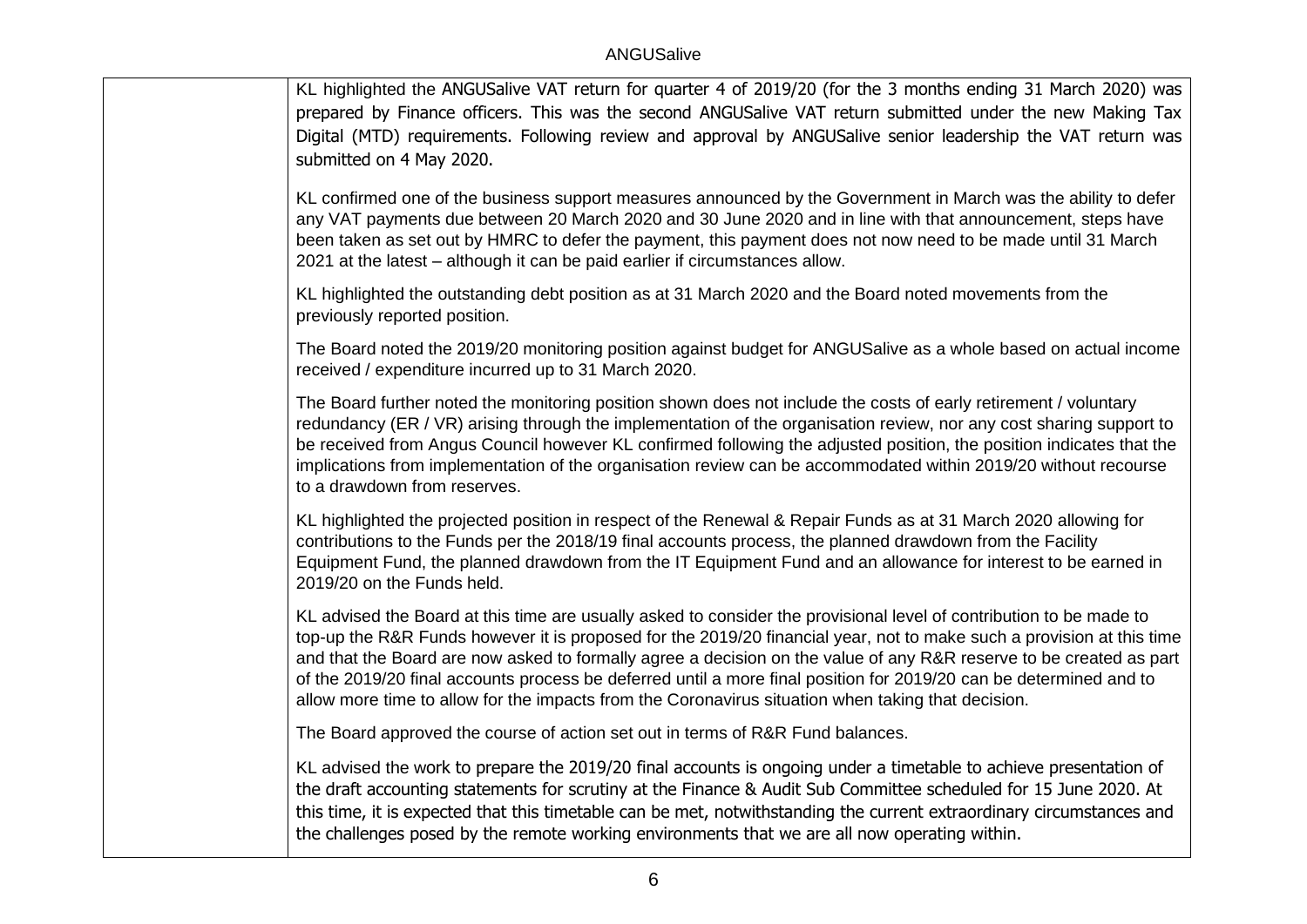|    | KL confirmed an online meeting was held with the external auditors to discuss the practical challenges that the<br>current working circumstances will pose with the audit process. And confirmed it is expected that the audit process<br>can be completed to timetable, although may require practical adjustments to working practices depending on how<br>the easing of the current lockdown measures progresses over the coming months. |
|----|---------------------------------------------------------------------------------------------------------------------------------------------------------------------------------------------------------------------------------------------------------------------------------------------------------------------------------------------------------------------------------------------------------------------------------------------|
|    | The Board noted that the timetable will be very challenging for ANGUSalive, Finance and external audit staff to<br>achieve, but every effort will be made in this regard.                                                                                                                                                                                                                                                                   |
|    | KL confirmed the management fee settlement with Angus Council was agreed at the Council's special budget setting<br>meeting on 27 February 2020 at £3,901,000 for the 2020/21 financial year and the Board noted work to develop the<br>detail of the 2020/21 ANGUSalive budget has started mainly around the staffing budgets of the various elements of<br>the organisational review.                                                     |
|    | KL highlighted the detailed budget work has however been limited for now due to the focus on responding to the<br>Coronavirus situation.                                                                                                                                                                                                                                                                                                    |
|    | KL confirmed this work will pick up again once a more settled position begins, but highlighted the current COVID-19<br>crisis will provide an ongoing challenge to the setting of the detailed budget.                                                                                                                                                                                                                                      |
| 9. | 06_20_ Briefing Paper: COVID-19 Financial Implications                                                                                                                                                                                                                                                                                                                                                                                      |
|    | KL advised the briefing paper was to provide the Board with information on the financial implications in respect of the<br>Coronavirus outbreak, with a particular focus on ANGUSalive's cash flow position and overall financial security.                                                                                                                                                                                                 |
|    | KL highlighted that all facilities closed to the public from 20 March 2020 with Head Office and Libraries ACCESS<br>service retailed for a limited period although are now fully closed.                                                                                                                                                                                                                                                    |
|    | KL advised Reid Hall, Forfar and Saltire Centre, Arbroath have however been made available to Angus Council to<br>operate as food hubs under the banner of the Humanitarian Assistance Angus Response Team (HAART).<br>KL confirmed all Direct Debit membership collections have been suspended and therefore there is no regular income<br>coming into ANGUSalive at his time.                                                             |
|    | The Board noted the furloughing of staff began from the end of Monday 23 March 2020 and the majority of<br>employees were placed on furlough from 24 March 2020 but advised a number were placed on furlough on a phased<br>basis to account for the work required to wind down operations and highlighted employees placed on furlough must<br>remain so for a minimum period of 3 weeks.                                                  |
|    | KL advised one of the business support measures announced by the UK Government in March was the Coronavirus<br>Job Retention Scheme (CJRS) where the scheme allows employers to claim back 80% of the wages of a furloughed<br>employee, up to a maximum of £2,500 per month per employee for the period that they are on furlough. KL advised                                                                                              |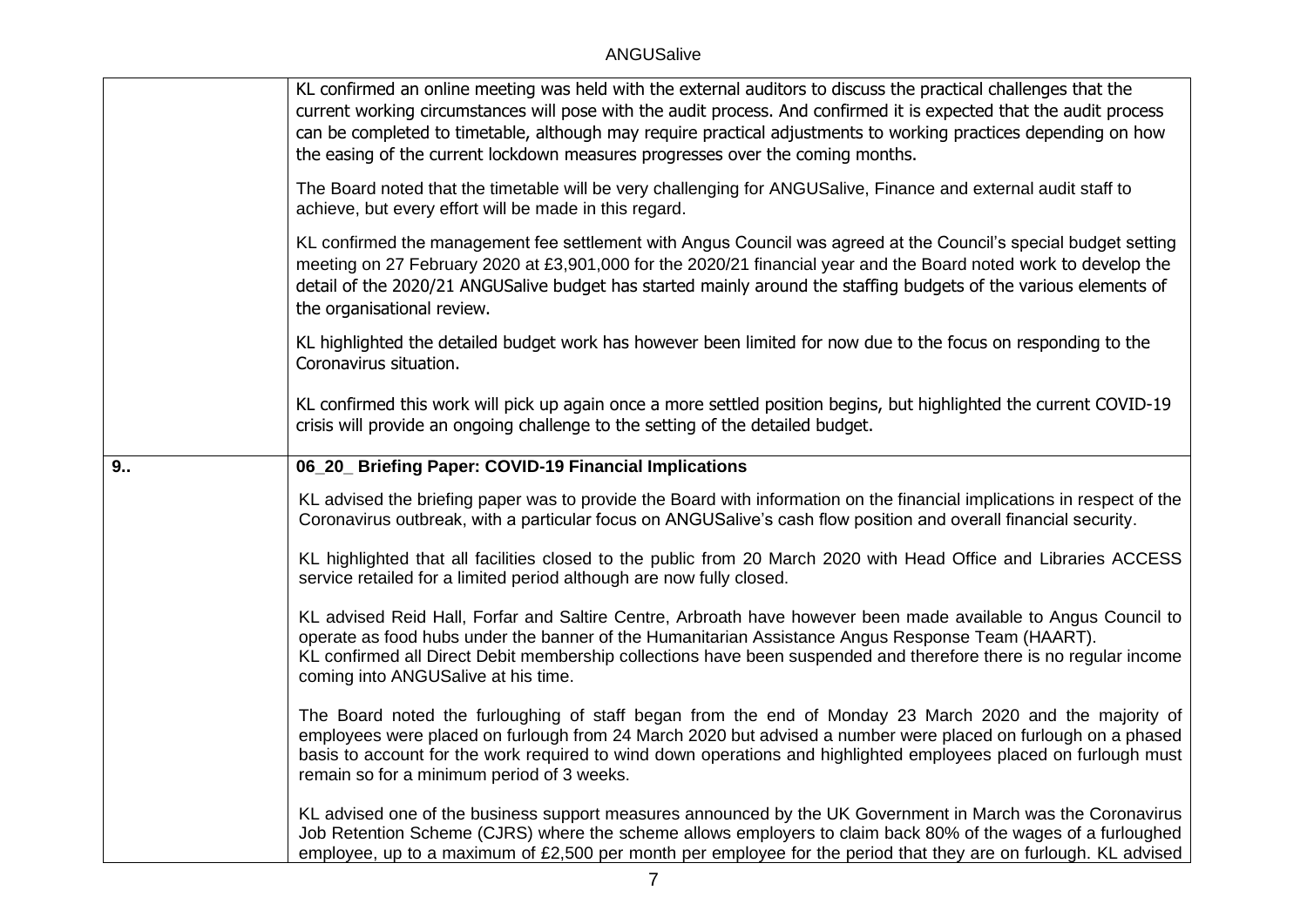| ANGUSalive were topping up the 20% which is consistently under review.                                                                                                                                                                                                                                                                                                                                                                                                                                                                                                                                                                                                                                        |
|---------------------------------------------------------------------------------------------------------------------------------------------------------------------------------------------------------------------------------------------------------------------------------------------------------------------------------------------------------------------------------------------------------------------------------------------------------------------------------------------------------------------------------------------------------------------------------------------------------------------------------------------------------------------------------------------------------------|
| KL confirmed there has been some debate as to what the basis should be for what the scheme calls the "reference<br>pay" and until recently we have been reliant on interpreting the information contained on the HMRC website.<br>KL highlighted the actual Treasury Directive is very clear that the reference pay for "fixed rate" or "salaried"<br>employees must be " the amount payable to the employee in the latest salary period ending on or before 19 March<br>2020"                                                                                                                                                                                                                                |
| KL advised the pay information from the end of February 2020 forms the basis of all claims for salaried employees<br>and in respect of employees with variable pay (coaches / supply staff), the reference pay is the higher of the 2019/20<br>monthly average amount paid to the employee or the actual amount paid in the equivalent calendar month in the<br>previous year.                                                                                                                                                                                                                                                                                                                                |
| The Board noted ANGUSalive has yet to make its first submission as there have been ongoing discussions between<br>senior management, Finance officers and Payroll officers to ensure that the scheme is fully understood and that<br>these discussions have been necessary as the terms of the scheme are clear that only 1 claim for any period can be<br>submitted, and that once submitted it cannot be amended.                                                                                                                                                                                                                                                                                           |
| The Board noted ANGUSalive is in the position of having enough capacity and flexibility within its cash flow that it<br>was not necessary to rush the first claim and it is intended to complete the March and April periods to be submitted<br>by 22 May 2020.                                                                                                                                                                                                                                                                                                                                                                                                                                               |
| KL highlighted close monitoring and robust forecasting of the cash flow are critical during the Coronavirus lockdown<br>period to ensure the viability and sustainability of ANGUSalive looking beyond the lockdown period.                                                                                                                                                                                                                                                                                                                                                                                                                                                                                   |
| The Board noted the file issued along with the papers for this meeting to allow the Board to see the approach being<br>taken and allow queries to be raised as necessary and advised the cash flow modelling is contained in the "cash flow<br>projection & monitor" tab of the file. Cells coloured "green" indicate confirmed actual values.                                                                                                                                                                                                                                                                                                                                                                |
| KL provided an overview of the COVID-19 Financial Implications Spreadsheet and the Board noted that cash flow<br>forecasting is a very fluid process – each day's forecast is essentially out of date as soon as it's complete given the<br>inherent reliance on assumptions and predictions of future trends / behaviours and the cash flow forecast will by<br>necessity therefore give different results as time goes on and some assumptions become actuals and other<br>assumptions can be refined and made more robust. The board further noted the current modelling and approach are<br>however considered to be robust for the purposes of preparing for the next few months of ANGUSalive activity. |
| KL highlighted the Government announced in March the ability to defer any VAT payments due between 20 March<br>2020 and 30 June 2020 and necessary steps have been taken to defer the payment due for quarter 4 of 2019/20.                                                                                                                                                                                                                                                                                                                                                                                                                                                                                   |
|                                                                                                                                                                                                                                                                                                                                                                                                                                                                                                                                                                                                                                                                                                               |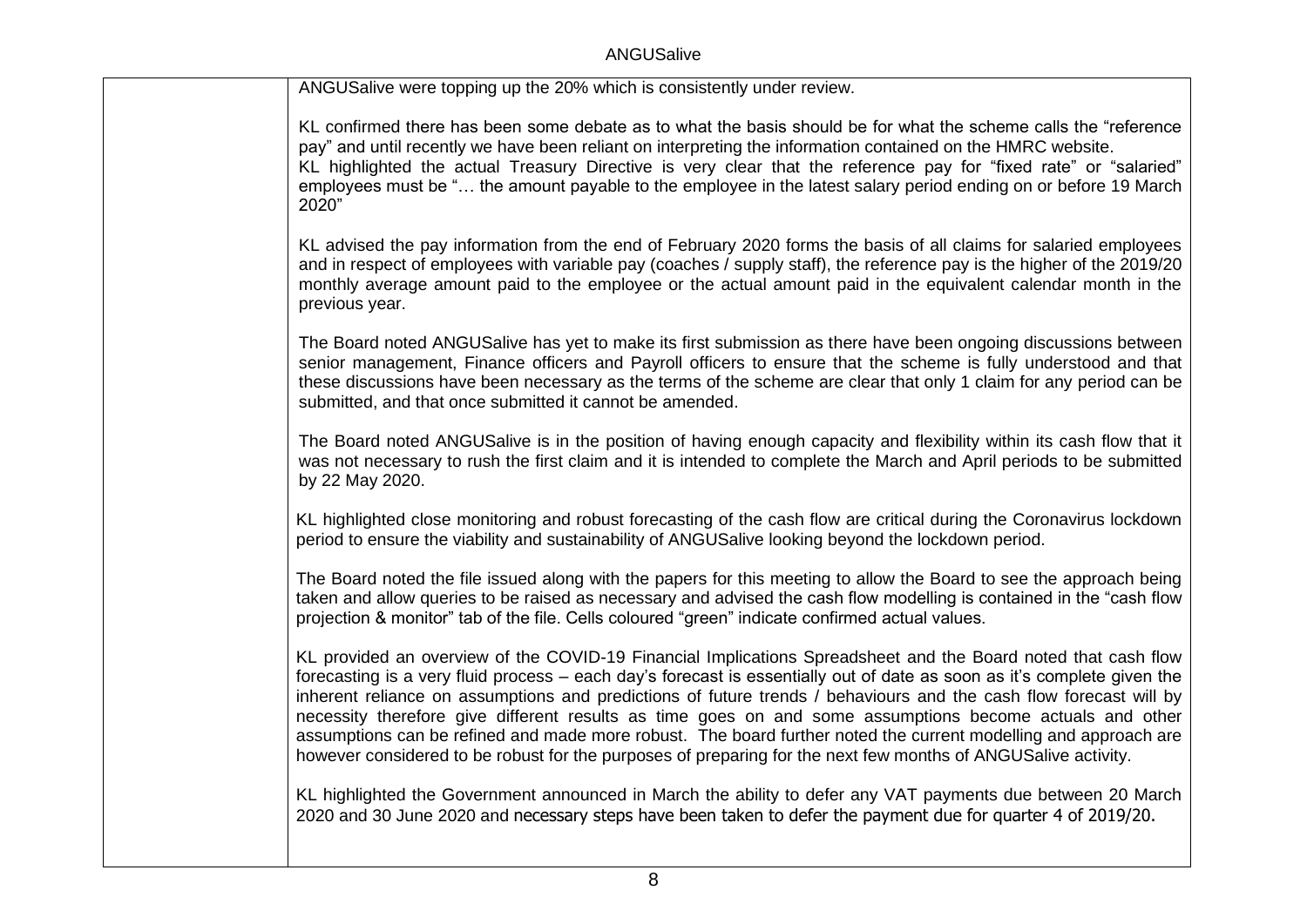|     | KL advised Business Support Grants are available in respect of business premises with a Rateable Value (RV)<br>between £18,000 and £51,000 and highlighted that discussions are ongoing with Angus Council's Revenues &<br>Benefits Service. Indications are though that ANGUSalive will be eligible for support, however until this is more<br>definitive, no income has yet been assumed in the cash flow modelling. |
|-----|------------------------------------------------------------------------------------------------------------------------------------------------------------------------------------------------------------------------------------------------------------------------------------------------------------------------------------------------------------------------------------------------------------------------|
|     | KL provided context for the board around the Coronavirus Job Retention Scheme claim levels $-$ so:                                                                                                                                                                                                                                                                                                                     |
|     | Based solely on the staff on furlough as at the end of April:                                                                                                                                                                                                                                                                                                                                                          |
|     | Mar claim = $£56k$<br>Apr claim $=$ £230 $k$<br>May, Jun, Jul claims = $£251k$ per month<br>Aug claim = £188k based on the speculation around a reduction to 60% support through the scheme<br>So reduction of around £63k - if the speculation on the post start of August scheme is accurate<br>$\bullet$                                                                                                            |
|     | KF requested a regular review is necessary as the Board aspiration is to pay 100% if we can but we need to balance<br>for sustainability for the future.                                                                                                                                                                                                                                                               |
|     | The Board agreed to review Furlough and top up at the Finance and Audit meeting on 15 June 2020 and further<br>agreed this meeting would be extended to a Full Board Meeting.                                                                                                                                                                                                                                          |
|     | RP thanked KL & Leadership team for the work completed to date.                                                                                                                                                                                                                                                                                                                                                        |
| 10. | 07_20_Initial Facility Re-Opening Recommendations                                                                                                                                                                                                                                                                                                                                                                      |
|     | IS advised as part of the wider recovery strategy it was agreed during a the Coronavirus Briefing call No 6 held on<br>Friday 1 May that the senior leadership team would bring an initial set of re-opening proposals for venue openings to<br>the next meeting and highlighted a number of factors have been taken into account to establish a proposed phased<br>re-opening of facilities.                          |
|     | Further discussions will be necessary with community and facility partners about the viability of re-opening, e.g.<br>Angus Council, Schools, Dundee & Angus College.                                                                                                                                                                                                                                                  |
|     | IS provided an overview of the proposals in appendix 1 and highlighted factors taken into consideration including<br>Revenue capabilities, Social distancing challenges, historical attendances, opportunities for redesign of future service<br>offering, longevity of future facility requirements and staffing challenges.                                                                                          |
|     | The Board noted ANGUSalive would continue to actively engage with various partners across the UK and Scotland<br>to understand and interpret national quidance across all sectors and to actively engage with Angus Council to help                                                                                                                                                                                    |